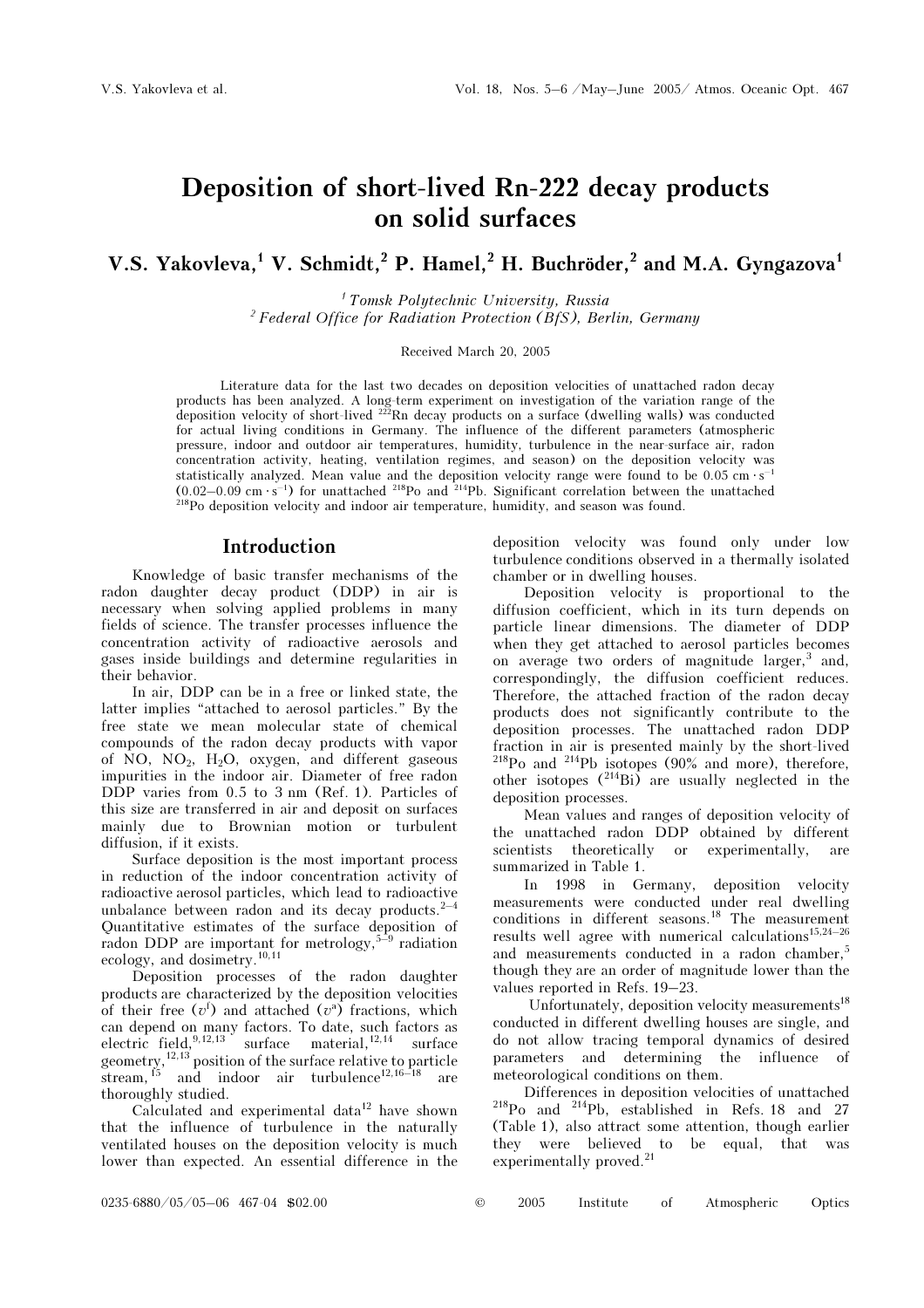| Source                                                                                                    | Deposition velocity of<br>unattached <sup>218</sup> Po ( <sup>214</sup> Pb), cm/s | <b>Notes</b>                                                                                              |  |
|-----------------------------------------------------------------------------------------------------------|-----------------------------------------------------------------------------------|-----------------------------------------------------------------------------------------------------------|--|
| Hengde et al., 1982 (Ref. 19)                                                                             | 0.4                                                                               | Measurements by proportional counter                                                                      |  |
| Scott, 1983 (Ref. 20)                                                                                     | $0.14 - 0.5$                                                                      | Measurements by tracking detectors                                                                        |  |
| Toohey et al., $1984$ (Ref. 21) - $^{218}Po$<br>and <sup>214</sup> Pb deposition velocity ratio           | 0.4(0.4)<br>1                                                                     | Measurements by proportional counter                                                                      |  |
| Rudnick et al., 1986 (Ref. 22)                                                                            | 0.23<br>1.3                                                                       | Without ventilation<br>Under ventilation                                                                  |  |
| Leonard, 1995 (Ref. 23)                                                                                   | $0.1 - 0.6$                                                                       | Extrapolation of measurement results<br>obtained in a $0.28$ m <sup>3</sup> chamber to dwelling<br>houses |  |
| McLaughlin et al., 1984 (Ref. 5)                                                                          | 0.04                                                                              | Measurements with a surface-barrier<br>detector in a small radon chamber                                  |  |
| Knutson et al., 1983 (Ref. 24)                                                                            | $0.033 - 0.066$                                                                   | Numerical calculations                                                                                    |  |
| Brager et al., 1991 (Ref. 25)                                                                             | $0.014 - 0.079$                                                                   | Numerical calculations                                                                                    |  |
| Nazaroff et al., 1992 (Ref. 26)                                                                           | $0.02 - 0.08$                                                                     | Numerical calculations                                                                                    |  |
| Gadgil et al., 1992 (Ref. 15)                                                                             | $0.02 - 0.04$                                                                     | Numerical calculations                                                                                    |  |
| Vanmarcke et al., 1991 (Ref. 27) $-$ <sup>218</sup> Po<br>and <sup>214</sup> Pb deposition velocity ratio | 3                                                                                 | Theoretical calculations                                                                                  |  |
| Schmid et al., 1999 (Ref. 18) $-$ <sup>218</sup> Po and<br><sup>214</sup> Pb deposition velocity ratio    | $0.02 - 0.10$<br>$(0.004 - 0.021)$<br>4                                           | Measurements with a semiconductor (Si)<br>$\alpha$ -detector in dwelling houses in different<br>seasons   |  |

Table 1

Thus, the effects of meteorological conditions on velocity of the unattached radon DDP deposition onto solid surfaces as well as relations between unattached  $^{218}$ Po and  $^{214}$ Pb deposition velocities remain poorly studied today.

In this work, we have attempted to answer these questions through a long-term experiment.

## The procedure of the experiment

In the experiment we used a room in one of the BfS buildings (Federal Office for Radiation Protection) of  $118 \text{ m}^3$  volume and  $162 \text{ m}^2$  total surface area. Measurements were conducted from March to July 2001.

#### Deposition velocity measurement

Surface deposition velocity is generally determined by the ratio of the flux of radiative aerosol particles onto this surface to the concentration activity of these particles in the indoor air. In this work, the flux was determined from the surface activity of settled unattached radon DDPs. Neglecting the contribution of the unattached <sup>214</sup>Bi into the deposition process, the surface deposition velocity of unattached short-lived radon decay products  $(v^f)$  was calculated by the equations<sup>12</sup>:

$$
v_1^f = A_1 \frac{\lambda_1}{a_1^f}
$$
 for <sup>218</sup>Po (*i* = 1), (1)

$$
v_2^f = (A_4 - A_1) \frac{\lambda_2}{a_2^f}
$$
 for <sup>214</sup>Po (*i* = 2), (2)

where  $v_i^f$  is the deposition velocity of unattached *i*th

radionuclide, m/s;  $a_i^{\dagger}$  is the concentration activity of unattached *i*th radionuclide in air, Bq/m<sup>3</sup>;  $\lambda_i$  is the decay constant,  $s^{-1}$ ;  $A_i$  is the surface (deposited) activity of <sup>218</sup>Po (*i* = 1) and <sup>214</sup>Po (*i* = 4), Bq/m<sup>2</sup>.

Surface activity was measured with a semiconductor (Si)  $\alpha$ -detector incorporated into the wall surface so that the sensitive detector surface was in level with the wall surface, because the measurement geometry could influence the particle deposition velocity. With the same purpose, the detector was placed more than thirty centimeters from the room corners. By using the pulse analyzer, we obtained the total number of pulses separately for <sup>218</sup>Po and <sup>214</sup>Po, subtracted background values and then calculated the surface activity  $(Bq/m^2)$  by the formula

$$
A_i = N_i / (t \varepsilon F), \tag{3}
$$

where  $N_i$  stands for the total number of pulses for the *i*th radionuclide; t is measurement time, s;  $\epsilon = 0.5$ is a detection efficiency of the silicon  $\alpha$ -detector:  $F = 4.5 \cdot 10^{-4}$  m<sup>2</sup> is the sensitive surface area of the detector.

Concentration activity of the unattached fraction of the radon DDP in indoor air was measured using the well known wire screen method and the Markov algorithm.<sup>12</sup>

The deposition velocity values calculated by Eqs.  $(1)$ – $(2)$  are daily average estimates.

#### Influence of different factors

In this work we have studied the influence of different factors on the deposition velocity of the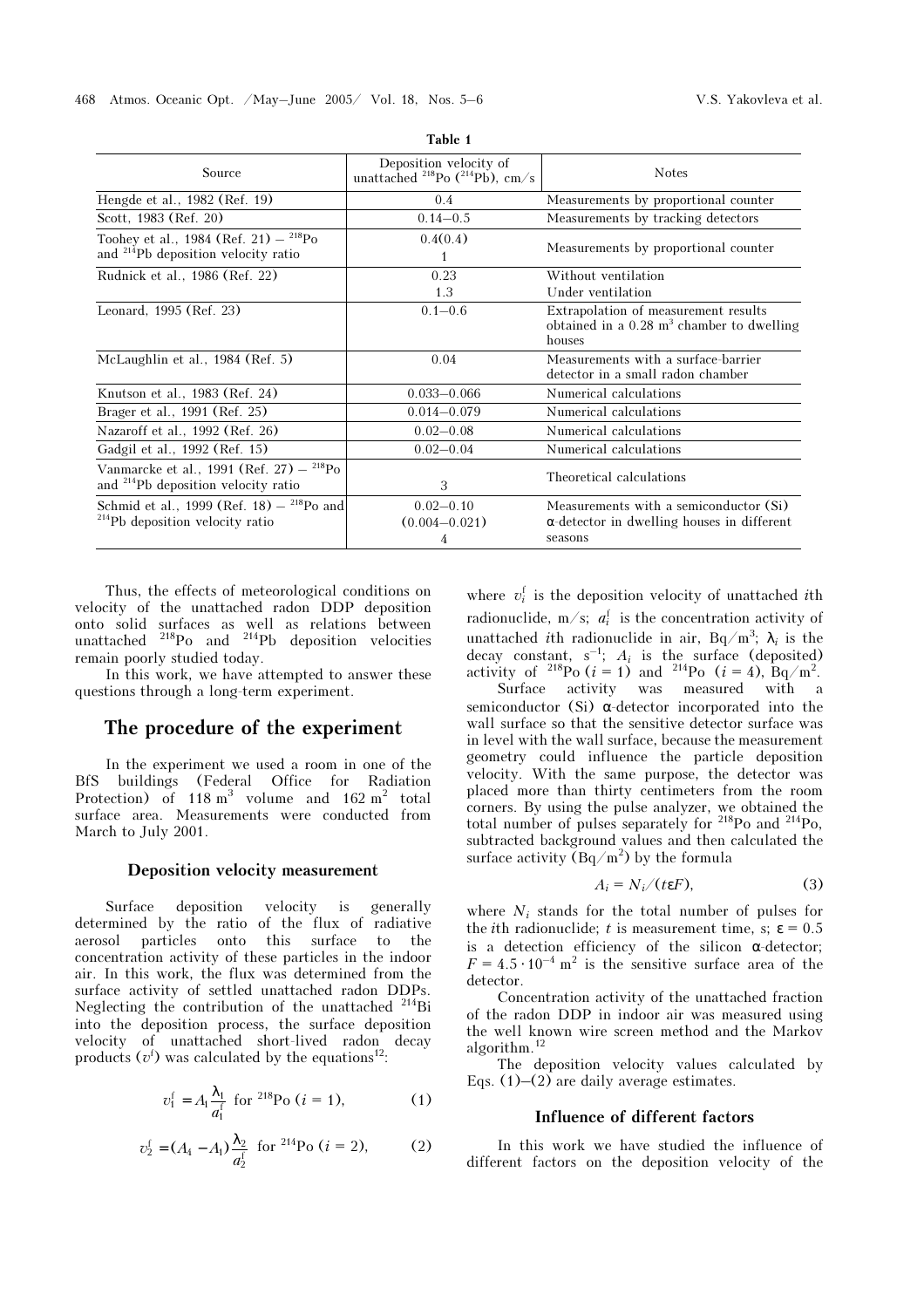unattached <sup>218</sup>Po and <sup>214</sup>Pb onto solid surfaces (dwelling walls). We considered the following factors of influence: atmospheric pressure, indoor and outdoor air temperatures, air humidity, radon indoor concentration activity, rates of indoor heat exchange and air exchange, season. Such parameters as radon concentration activity, indoor air humidity, and atmospheric pressure were continuously measured through the experiment with the multifunctional Alpha-GUARD radiometer. The values obtained were averaged over a day to conduct the correlation analysis of the results.

Air exchange (ventilation) rate in the experimental room was determined through a single injection of a large concentration trace gas  $(CO<sub>2</sub>$  or  $SF<sub>6</sub>)$  with subsequent measurements of temporal exponential decrease in its concentration:

$$
N(t) = N_0 e^{-\tau t}, \qquad (4)
$$

where  $N_0$  stands for the initial gas concentration;  $\tau$  is the indoor air exchange rate,  $h^{-1}$ . Gas concentration was measured with a gas analyser (Multi-gas monitor BRÜEL&KJAER; Type 1302).

## Results and discussion

The results of investigation have shown that the deposition velocity range is the same for the unattached  $^{218}Po$  and  $^{214}Pb$  and equals 0.02–0.09 cm/s with a mean value of 0.05 cm/s. The values obtained for <sup>218</sup>Po well agree with the results described in Refs. 5, 15, 18, and 24–26.

Correlation analysis of the measured average daily deposition velocity values and the chosen factors of influence revealed significant dependences of the  $unbolded$ <sup>218</sup>Po deposition velocity on humidity  $(K = -0.92)$  and temperature  $(K = -0.88)$  of the indoor air. Any important relations between the unattached <sup>214</sup>Pb daily deposition velocities and meteorological parameters were not found.

Table 2 gives monthly average values of the unattached  $^{218}$ Po and  $^{214}$ Pb deposition velocities, indoor air temperature, and humidity. As is seen, <sup>218</sup>Po deposits slower with growing temperature and humidity. For <sup>214</sup>Pb, a clear temperature and humidity dependence is not observed, though monthly averages vary up to one and a half times. Thus, the results show that deposition velocities of the unattached  $^{218}Po$  and  $^{214}Pb$  depend on the season (or month) with its characteristic temperature and humidity, but these dependences differ.

Deposition velocity of the unattached radon DDP is an important parameter of the model of radon DDP transfer in air. Literature experimental data (Table 1) on the difference between the deposition velocities of the unattached  $^{218}$ Po and  $^{214}$ Pb show that the ratio of these velocities  $(v_1^f/v_2^f)$  can be 3:1 (Ref. 27) or 4:1 (Ref. 18). Disregard to this difference can significantly affect modeling results and eventually bring researchers to false conclusions. In view of the contradictions found in literature we decided to analyze daily average and monthly average velocity ratios  $(v_1^f/v_2^f)$ .

It was found that daily average  $(v_1^f/v_2^f)$  values range from 0.5 to 4 during the whole experimental period (March–July). Table 2 gives monthly average  $(v_1^f/v_2^f)$  values, which vary considerably from month to month, though the average velocity ratio for the whole experimental period equals ∼ 1, which well agrees with the results of Ref. 21. Such behavior of  $(v_1^f/v_2^f)$  allows us to explain the contradiction in literature data. Moreover, this ratio can be below unity in a warm season.

The influence of heat exchange on the deposition velocity was studied under conditions with and without heating. It was found that deposition velocities of the unattached <sup>218</sup>Po and <sup>214</sup>Pb are dependent on indoor heat exchange rate. Any significant dependence of the  $^{218}P_0$  and  $^{214}P_0$ deposition velocities on the atmospheric pressure and radon concentration activity in indoor air was not found.

## **Conclusions**

By the results of the experiment performed we determined that the unattached <sup>218</sup>Po and <sup>214</sup>Pb have the same velocity variation ranges of deposition on solid surfaces, namely, 0.02–0.09 cm/s with the average level of 0.05 cm/s. The  $v_1^{\text{f}}/v_2^{\text{f}}$  value averaged over a long time period (several months) tends to unity, though daily averages can vary up to eight times in different seasons. In monthly averaged values of  $v_1^f / v_2^f$  there is a downtrend with minima in warm time of the year. Significant dependences of deposition velocity of the unattached  $^{218}$ Po on the temperature, indoor air humidity, and heat exchange rate were found. For <sup>214</sup>Pb, the temperature and humidity dependences are weaker.

Table 2

| Indoor air<br>humidity,<br>Month<br>g/kg |      | Indoor air<br>temperature,<br>°C | Deposition velocity, $cm/s$ |            | Velocity ratio                                           |
|------------------------------------------|------|----------------------------------|-----------------------------|------------|----------------------------------------------------------|
|                                          |      |                                  | $^{218}Po$                  | $^{214}Pb$ | of unattached<br><sup>218</sup> Po and <sup>214</sup> Pb |
| March                                    | 4.5  | 23                               | 0.075                       | 0.055      | 1.99                                                     |
| April                                    | 7.0  | 24                               | 0.062                       | 0.052      | 1.21                                                     |
| May                                      | 9.3  | 26                               | 0.031                       | 0.041      | 0.84                                                     |
| June                                     | 9.2  | 27                               | 0.035                       | 0.043      | 0.99                                                     |
| July                                     | 10.7 | 28                               | 0.039                       | 0.070      | 0.64                                                     |